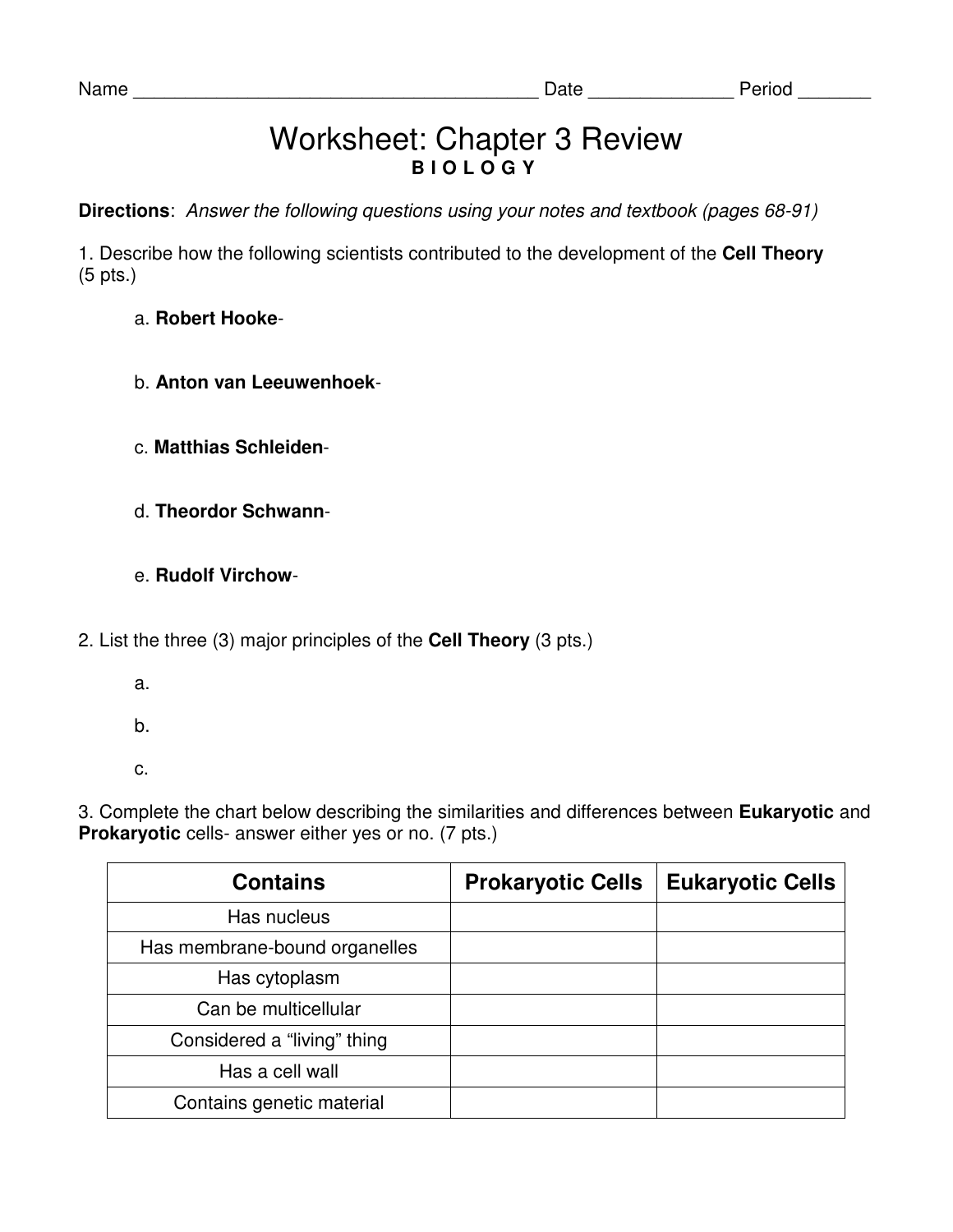4. Complete the chart below comparing **plant** and **animal cells** –answer either yes or no (9 pts.)

| <b>Contains</b>       | <b>Animal cells</b> | <b>Plant cells</b> |
|-----------------------|---------------------|--------------------|
| <b>Nucleus</b>        |                     |                    |
| Cell wall             |                     |                    |
| Cell membrane         |                     |                    |
| Mitochondria          |                     |                    |
| Chloroplasts          |                     |                    |
| Ribosomes             |                     |                    |
| Large central vacuole |                     |                    |
| Centrioles            |                     |                    |
| Lysosomes             |                     |                    |

5. Draw and label a diagram of a typical **cell membrane**. Identify the following structures: **lipid bilayer** (**phospholipids**), **protein channels**, **carbohydrate chain** (6 pts.)

6. Decribe what is happening in Figure 3.23 on page 86 (3 pts.)

a. **Isotonic solution**-

b. **Hypertonic solution**-

c. **Hypotonic solution**-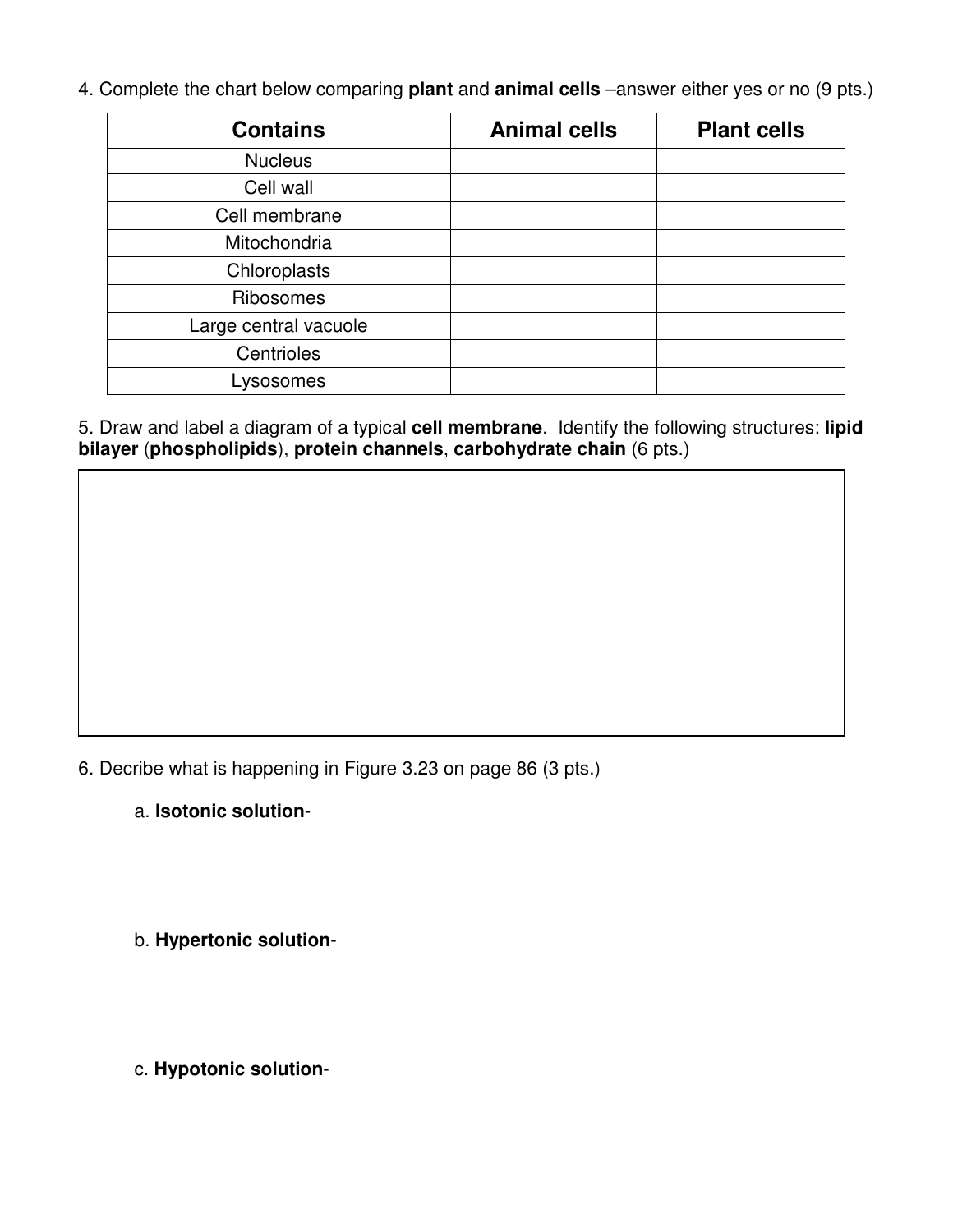7. Draw and label a typical **plant cell**. Label the following cell structures: **cell wall, cell membrane, nucleus, nucleolus, chloroplast, mitochondria, endoplasmic reticulum (both rough and smooth), golgi apparatus, vacuole, ribosome**